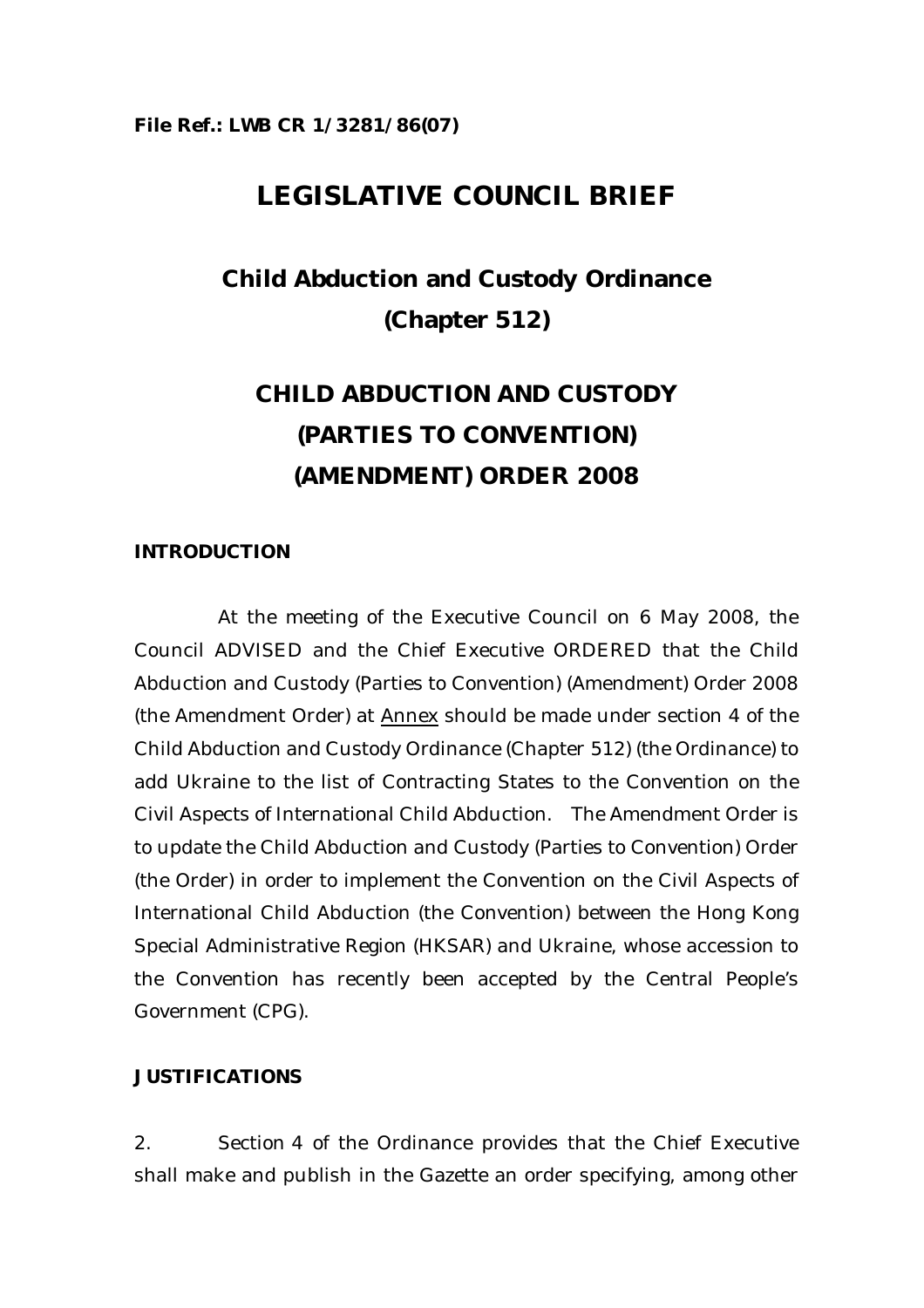things, certain States as the Contracting States to the Convention. The list is updated from time to time by amendment orders.

3. Ukraine acceded to the Convention in June 2006. Since Ukraine met our criteria for inclusion in the Order, with the consent of the CPG, the Administration considered it necessary to add Ukraine to the Order.

### **EFFECTIVE DATE**

4. According to Article 38 of the Convention, the Convention will enter into force between an acceding State and a Contracting State that has declared its acceptance of the accession on the first day of the third calendar month after the deposit of the declaration of acceptance.

5. The CPG had deposited with the depository of the Convention (the Government of the Netherlands) its acceptance on behalf of the HKSAR of the accession of Ukraine on 10 March 2008.

6. In accordance with Article 38 of the Convention, the Convention will enter into force between the HKSAR and Ukraine on 1 June 2008. The Amendment Order shall take effect on 1 June 2008, before the expiry of the standard negative vetting period of 28 days (or 28 plus 21 days of extended negative vetting period). This is to ensure our full compliance with the requirements under the Convention from 1 June 2008.

### **LEGISLATIVE TIMETABLE**

| 7. | The legislative timetable will be - |             |
|----|-------------------------------------|-------------|
|    | <b>Publication in the Gazette</b>   | 9 May 2008  |
|    | Tabling at the Legislative Council  | 14 May 2008 |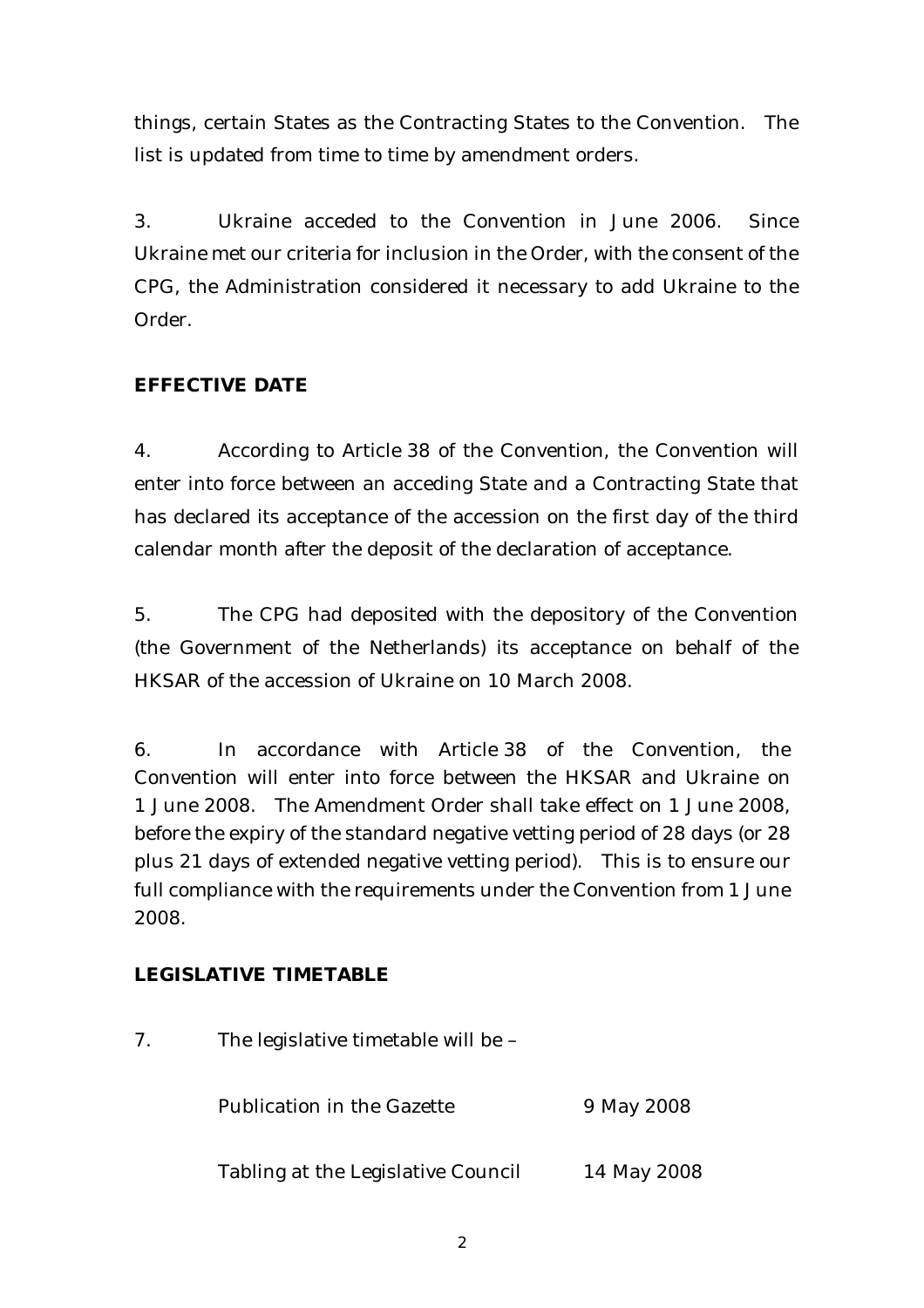#### **IMPLICATIONS OF THE PROPOSAL**

8. The Amendment Order is in conformity with the Basic Law, including the provisions concerning human rights. It has no environmental or sustainability implications.

9. The Amendment Order is also consistent with Article 11 of the United Nations Convention on the Rights of the Child which provides that State Parties shall take measures to combat the illicit transfer and non-return of children abroad and, to this end, shall promote the conclusion of bilateral or multilateral agreements or accession to existing agreements.

10. There may be some additional workload for the Department of Justice, Judiciary, Legal Aid Department, Social Welfare Department, Immigration Department and the Police. However, the number of cases is likely to be very few and the additional workload can be absorbed within existing resources.

11. The legislative amendments, which aim at updating the list of Contracting States to the Convention, would provide a broader and more up-to-date framework in combating international child abduction. There should be no economic implications.

12. The Amendment Order will not affect the current binding effect of the Ordinance.

#### **PUBLIC CONSULTATION**

13. Since this is a routine updating exercise, public consultation on the Amendment Order is considered not necessary.

3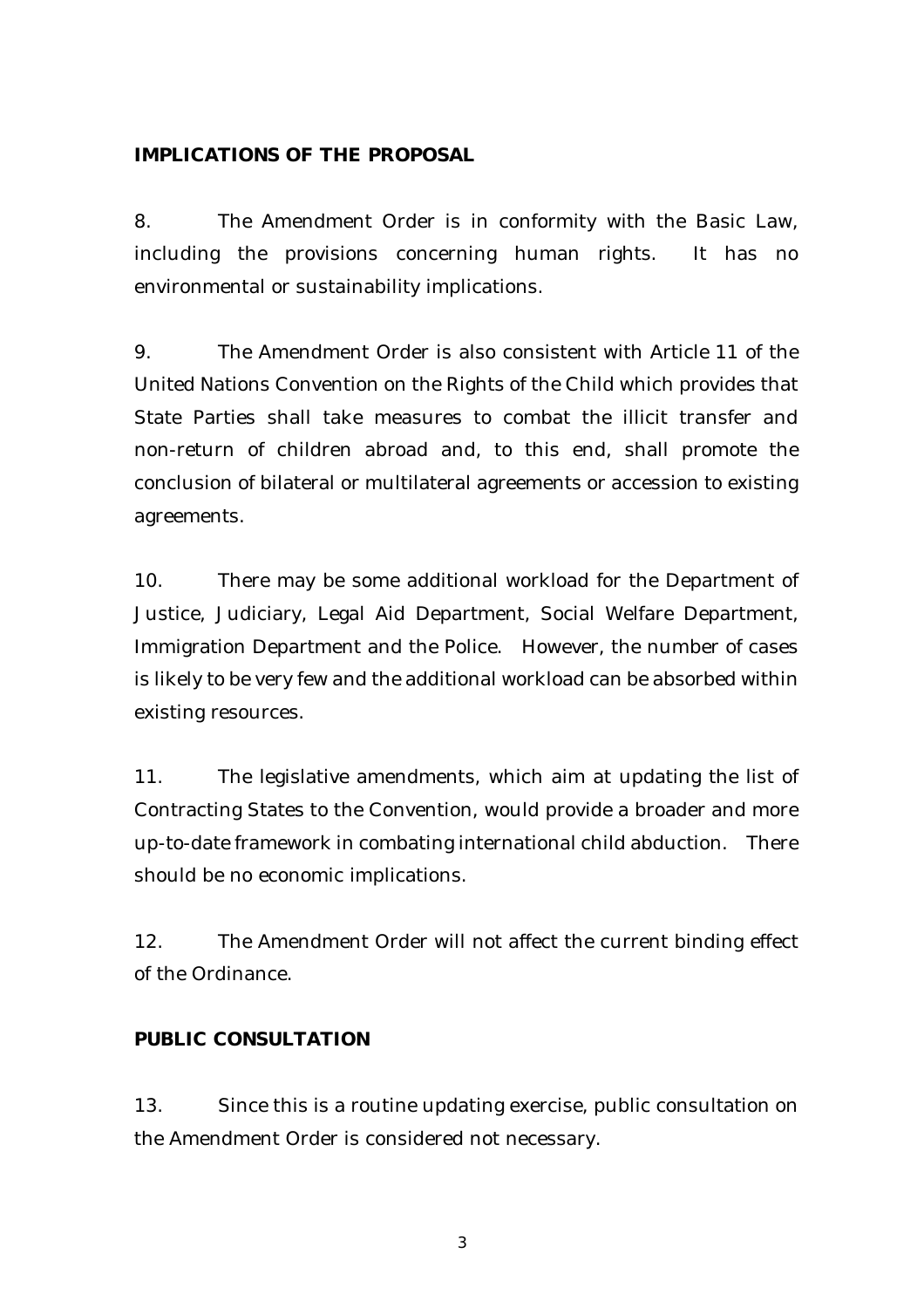#### **PUBLICITY**

14. A press release will be issued on 7 May 2008. A spokesman from the Labour and Welfare Bureau will be available to answer media enquiries.

#### **BACKGROUND**

15. The Convention, which was signed at the Hague in 1980 and is now in force in 80 States, provides an effective mechanism for the swift return of children wrongfully removed from their place of habitual residence to another Contracting State in violation of custodial rights.

16. An agreement was reached at the Sino-British Joint Liaison Group in September 1996 on the extension of the Convention to Hong Kong by the United Kingdom and its continued application to the HKSAR after 30 June 1997. The Convention does not apply to the Mainland, but the declaration of acceptance of new accessions is made by the CPG on behalf of the HKSAR.

17. Any state may accede to the Convention in accordance with Article 38. Article 38 also provides that the accession will have effect only as regards the relations between the acceding state and such Contracting States as will have declared their acceptance of the accession.

#### **ENQUIRIES**

18. For further enquiries, please contact Miss SHEA Wing-man, Assistant Secretary for Labour and Welfare (Welfare) 1A, at 2973 8126.

**Labour and Welfare Bureau 7 May 2008**

4